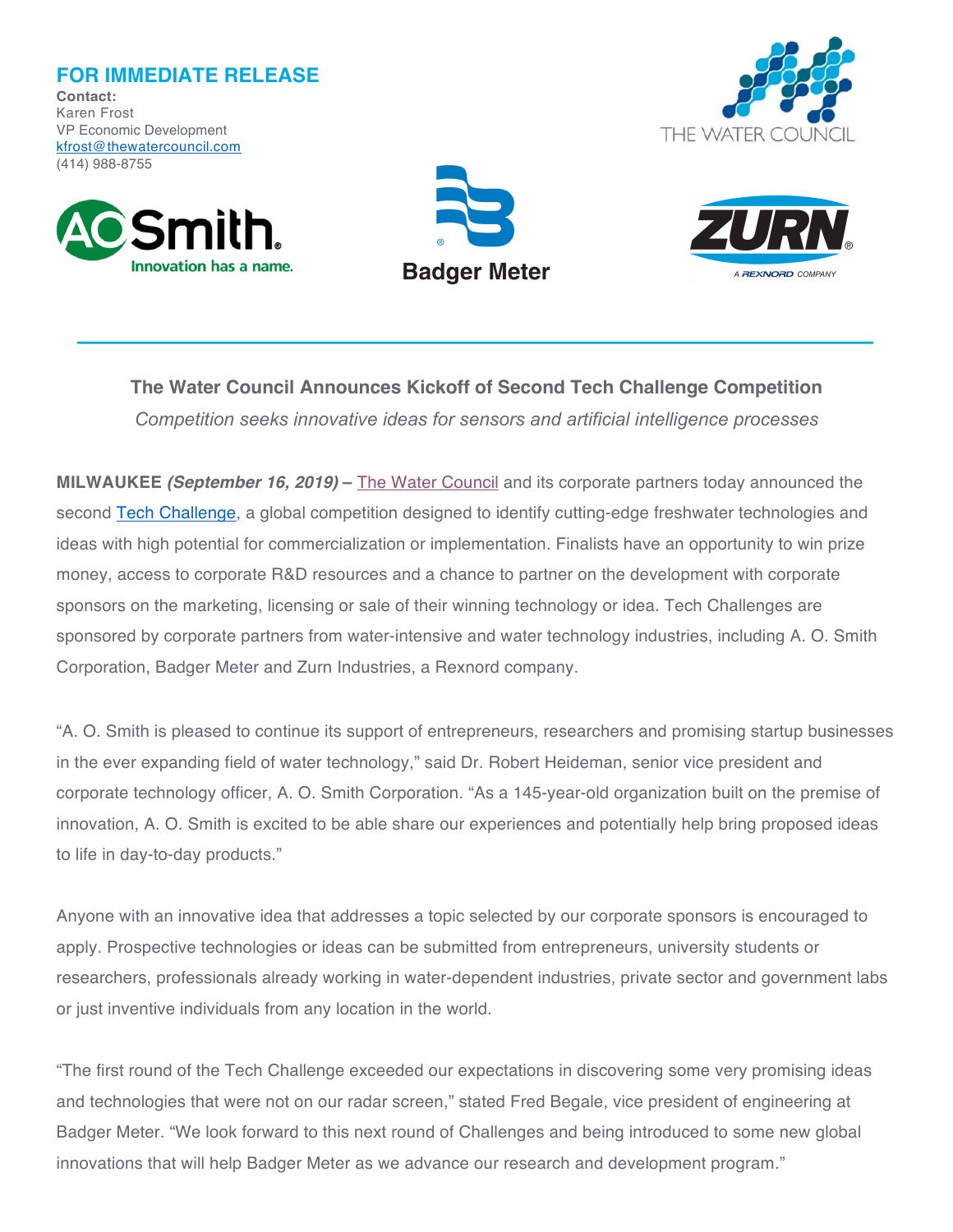The second round of Tech Challenge competitions are seeking innovative solutions for:

- Inline sensors for detecting water quality parameters
- Artificial intelligence for pipe networks and systems

"Zurn is focused on solving difficult water quality, efficiency and plumbing system issues by applying IoT technologies to commercial plumbing systems," said Tony Wilcox, vice president, innovation and digital solutions at Zurn. "We're excited about the Tech Challenge's focus on sensors and artificial intelligence processes and we welcome the opportunity to meet and work with new researchers and entrepreneurs."

"No question that the results from our first round earlier this year exceeded not only our expectations but, more importantly, those of our corporate sponsors," stated Dean Amhaus, president & CEO of The Water Council. "We were impressed with the quality and maturity of ideas that were submitted from across the world and this played out by the fact that our corporate sponsors found a number of solutions that they are continuing to pursue."

For Tech Challenge topics, application criteria, entry forms and other Water Council program details, go to watertechhub.com. Applications are being accepted through November 3, 2019 and finalists will be announced in December.

*###*

### **About A. O. Smith**

A. O. Smith Corporation, with headquarters in Milwaukee, Wis., is a global leader applying innovative technology and energy-efficient solutions to products manufactured and marketed worldwide. The company is one of the world's leading manufacturers of residential and commercial water heating equipment and boilers, as well as a leading manufacturer of water treatment products.

### **About Badger Meter**

Badger Meter is a leading innovator, manufacturer and marketer of flow measurement and control products, serving water and gas utilities, municipalities and industrial customers worldwide. Measuring a variety of liquids — from water to oil and lubricants in commercial processes — products from Badger Meter are known for accuracy, durability and the ability to provide valuable and timely measurement information. For more information, visit www.badgermeter.com.

### **About Zurn Industries**

Zurn Industries, LLC, a Rexnord company, is a recognized leader in commercial, municipal, healthcare and industrial markets. Zurn offers the largest breadth of engineered water solutions, including a wide spectrum of sustainable plumbing products. Zurn delivers total building solutions for new construction and retrofit applications that enhance any building's environment. For more information, visit Zurn.com or RexnordCorp.com.